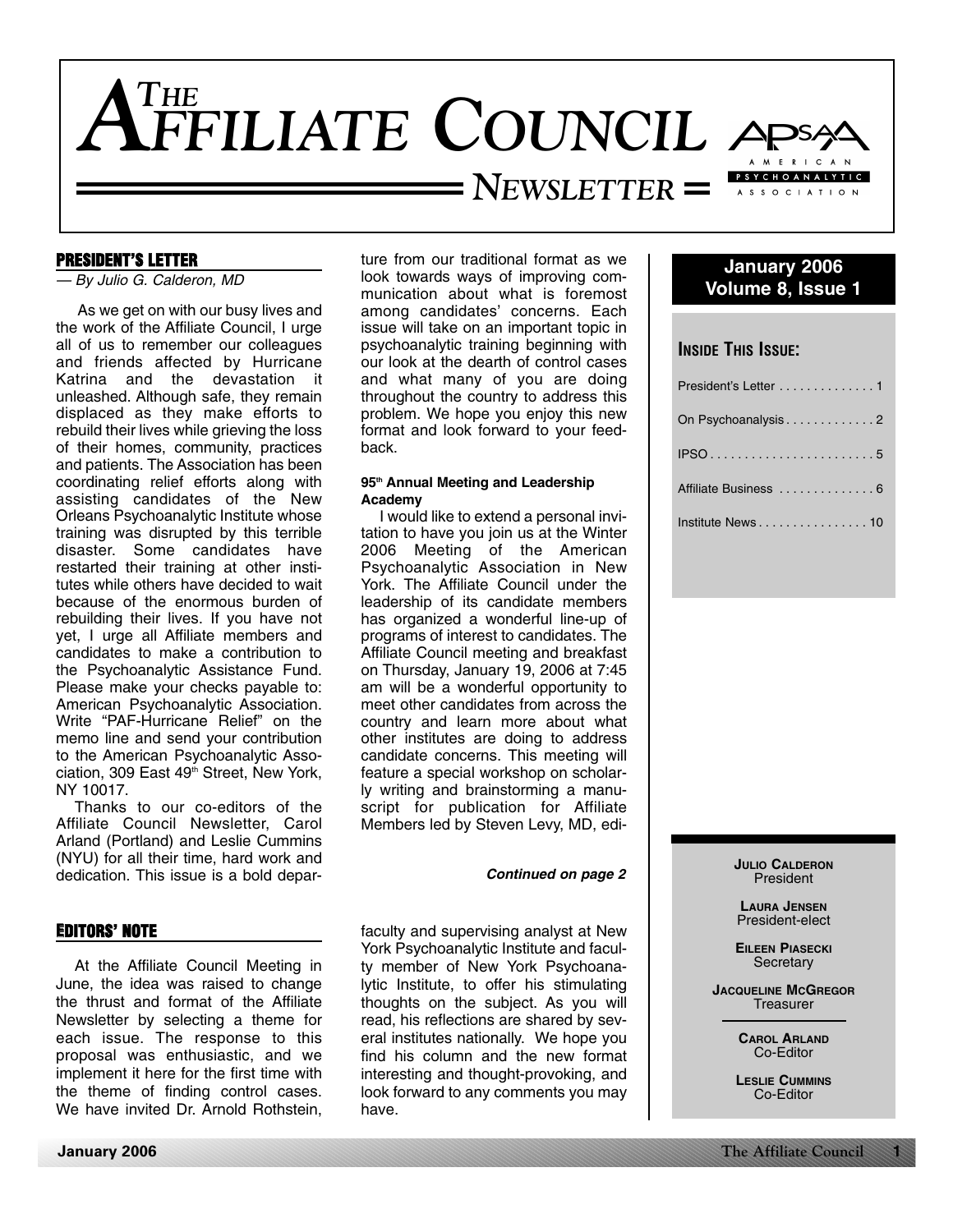tor of JAPA, as part of the ongoing Affiliate Council Leadership Academy. Don't miss it!

## **Affiliate Membership Drive**

As you know, there are many advantages to membership in the American Psychoanalytic Association; yet historically only 70% of candidates join. This year we proposed joining the Association in sponsoring a membership drive to invite all new first-year candidates to join our ranks. It is not just a matter of numbers and membership dues. The Affiliate Council found that candidates who join the Association are more likely to complete their training than those who do not join. Membership in the national organization representing our shared professional interests makes a difference in the way candidates feel about their training and their identity as psychoanalysts. I want to thank the national office, especially Debbie Steinke (Manager, Education and Membership Services), the faculty representatives and all of you who participated in the first-ever Affiliate Membership Drive which ran from October 15 through November 15. At press time, it was still too early to know if we made our goal of recruiting 100% of all new first-year candidates. I hope to report on those results at our Affiliate Council meeting on Thursday. Stay tuned!

# **Exercise Your Right and Vote**

Two major issues are coming up that will require your attention and most importantly your vote. The first is the upcoming election for presidentelect of the Association. Thanks go out to Thomas Bartlett (Philadelphia) for inviting both nominees to post statements over the Affiliates listserve specifically addressed to candidates. If you did not get a chance to read those posts, both nominees have created web sites as a means of educating members on their views and I encourage all of you to visit both sites and see for yourselves what each candidate has to offer the Association, can-<br>didates, and the future of didates, and the future of psychoanalysis. The two nominees are: Prudy Gourguechon, MD (http://plganalytic.com) and Warren Procci, MD (http://wrprocci.org).

The second issue is the two upcoming by-law proposals. The controversy is over the "local option" proposal. This proposal seeks to abolish the current requirement that all Training and Supervising Analysts be certified by our current national standard of certification. The new "local option" would leave this requirement to the discretion of each local institute to require certification as a precondition for such appointments. I encourage all of you to read Thomas Bartlett's post in support along with the letter posted by those opposed in your efforts to educate yourself on this very important issue. In our efforts to study the current TA/SA system, the Affiliate Council has been asked to join PIPE (BOPS Committee- Project for Innovation in Psychoanalytic Education) by its chair, Dr. Michael Singer, this January for an in-depth candidates' perspective on our current system.

I hope you will take the time to exercise your right to vote. It was one of the major achievements in the history of the Affiliate Council. We are a powerful constituency. Our votes matter. Let your voices be heard. Educate yourselves on the important issues that affect our training.

I look forward to seeing you all in New York.

# **ON PSYCHOANALYSIS**

# **THE FAILURE OF AN ILLUSION**

# — By Arnold Rothstein, MD

About twenty years ago, a depressed colleague was bemoaning the state of his practice. When I told him I had ten cases in analysis, he responded, "That's because you are often published." I thought, "No, it is because I know something about helping patients begin their analyses." I decided to observe the way I conducted consultations and began analyses. This led to the publication of a number of scientific publications and a book.<sup>1</sup>

In the process of discussing my findings, I became aware that the pedagogy regarding selection employed for the past eighty years had failed. Authoritative training analysts have promulgated the illusion that prospective analysands could be evaluated in face-to-face consultation and that suitable cases could be selected. This myth has been taught in courses on "selection" and "analyzability." These courses persist despite outcome research which demonstrates it is not possible to predict outcome at the beginning of analyses. Relatedly,

many candidates begin analyses with patients who have been "chosen" and "approved" by others. This process ignores the importance of "match" as a factor in outcome.

The traditional model proposes that the analyst, as authority, greet a prospective patient with an evaluative attitude. The analyst is trained to ask the question, "Is this patient analyzable?" In an effort to answer that question, the analyst assesses the patient's personality and makes a diagnosis. If

### **Continued on page 3**

<sup>1</sup>Jacobs, T. & Rothstein, A. (ed.), (1990). *On Beginning an Analysis*. Madison, CT: International Universities Press.

Rothstein, A. (1998). Psychoanalytic Technique and the Creation of Analytic Patients, 2nd ed. Madison, CT: International Universities Press.

Bornstein, M. (ed.), (2001). "Where Have all the Patients Gone?" Essays inspired by Arnold Rothstein's Psychoanalytic Technique and the Creation of Analytic Patients. Psychoanalytic Inquiry.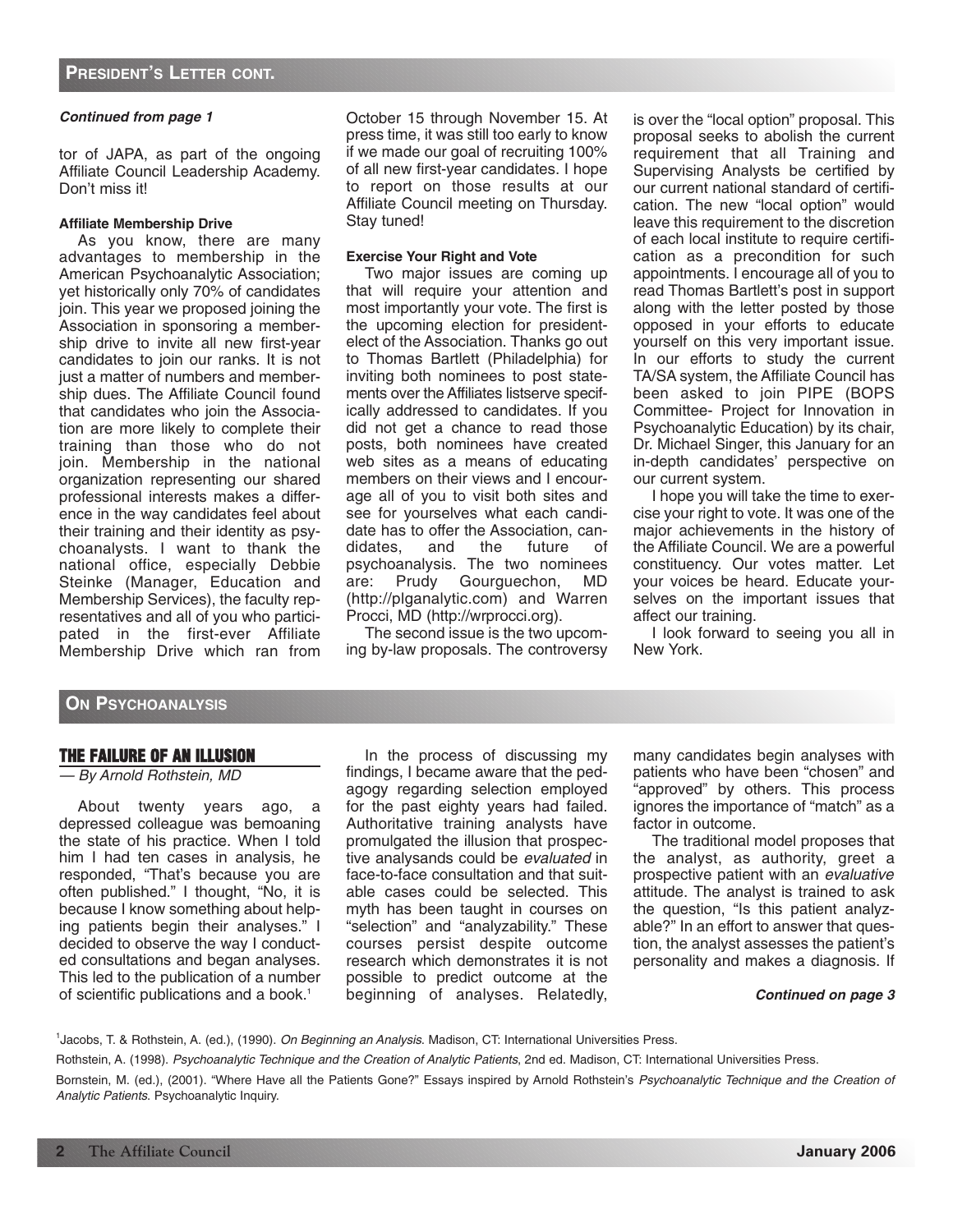the patient is considered "neurotic," or in Glover's term, "transference accessible," analysis is the recommended treatment. To begin an analysis, a patient must be ready to meet with the analyst four or five times a week and assume a supine position while attempting to put his experience into words.

If the patient's personality is considered impaired or defective, or if the patient receives one of the dreaded diagnoses (borderline, narcissistic, or, even worse, psychopathic or paranoid), or if he is in the habit of using drugs, he is considered not ready at this time or unsuitable for analytic treatment. In such a situation, a treatment conceptualized as "psychotherapy" that is, usually characterized as "less intensive," "preparatory," egostrengthening," and/or "supportive" is recommended. In contemporary practice, the analyst working from this evaluative perspective might also suggest adjunctive pharmacotherapy. After a period of such treatment, a patient might be deemed more suitable for psychoanalysis. This entails the former psychotherapy be converted to psychoanalysis.

Before outlining my contrasting perspective, I emphasize that, of course, there are some patients (such as most of those described by Axis 1 diagnoses of DSM-IV) who are better served by treatments other than psychoanalysis. However, I also stress that for the vast majority of patients, the treatment is determined more by the analyst's taste than by scientific clinical assessment. The ideas presented here did not evolve from questions concerning analytic failures or hypothesized "deficits" in analysands' capacities. Rather, they arose in response to colleagues' expressed dissatisfaction with their practices. I wondered why so many well-trained colleagues were having trouble developing and maintaining an analytic practice. In attempting to answer that question, I stumbled upon a revolutionary (with a small "r") answer. I discovered in my own attitudes and way of working in a consultation a new "concrete puzzle solution" to the problem of how to help a prospective, often reluctant, collaborator give analysis a "try."

I call this new concrete puzzle solution a trusting model for conducting a consultation and beginning an analysis. I trust that people who come seeking our help do want our help. Regardless of their presenting complaint and/or deficiencies (which I regard as analogous to manifest content of dreams), I trust that they want to improve their lives. The analyst working from the perspective of the trusting model asks the question, "How can I help this person begin a trial of analysis with me at this time in our lives?"

I greet prospective analysands with the conviction that analysis is the optimal treatment for them. Integral to communicating such a belief, the analyst must be confident in the therapeutic efficacy of psychoanalysis. I optimistically trust that we will be successful in our collaborative enterprise. I assume that patients are analyzable until they prove unanalyzable in a trial analysis. Such a trial may last for as long as two to three years.

If such a trial fails, it does not mean the patient is unanalyzable. All I can say after such a failure is that we failed, that we were unable to collaborate successfully at this time in our lives. Such a patient may be analyzable with a colleague, or might be analyzable with me at another time in our lives. A judgment is made concerning the success or failure of the collaboration rather than of the analysand. If a trial of analysis fails, all we can determine is that the analytic couple was not "collaborative."

When a patient seeks my help, I am not particularly interested in evaluating his personality, and, relatedly, in diagnosing him. Instead, I focus on helping him accept the recommendation for a trial of analysis as the optimal treatment for him. In that regard, I am interested in his sensitivities and responses to me and to the recommendation. The emphasis here is on the analyst's constant working to restrict his functioning to analyzing.

From this perspective, the analyst's urge to evaluate, diagnose, prognosticate, and/or medicate may be regarded as a possible countertransference signal. The analyst should regard recurrent pessimistic thoughts about a patient's suitability for analysis and his diagnosis as manifestations of evoked or induced fantasies. If I find myself thinking about differential diagnosis rather than considering a patient's sensitivity, I assume that I am responding to some transference trend that creates unpleasure in me. Countertransference unpleasure, associated with feelings of revulsion for a patient, may be defended against by distancing oneself by considering the prospective analysand's diagnosis.

If a patient objects to one or more of the parameters that define the analytic situation, such as frequency and/or the use of the couch, I agree to begin analytic work (not conceptualized as psychotherapy) with the patient at any frequency the patient desires, with the understanding that an aspect of the work will be our effort to understand why he objects to a frequency of four or five times per week and/or the use of the couch. I conceive of such objections as enactment resistances.

The prospective analysand's objections are viewed as enactments that are analogous to symptoms. The symptomatic enactments often have transference significance and derive from unconscious fantasies, best understood as compromise formations. The analyst must be able to accept that the patient must do it his way first, before the enactment can be understood. Stated another way, the analyst has to be able to accept being frustrated by the patient while the patient is gratified.

An analytic attitude that accepts the patient's imperative desire for gratification as an aspect of a symptomatic enactment may engender a collaboration with the analysand so that his or her objections to accepting the analyst's recommendations can be understood as resistances. When these defensive aspects of the enactment are sufficiently understood as resist-

**Continued on page 4**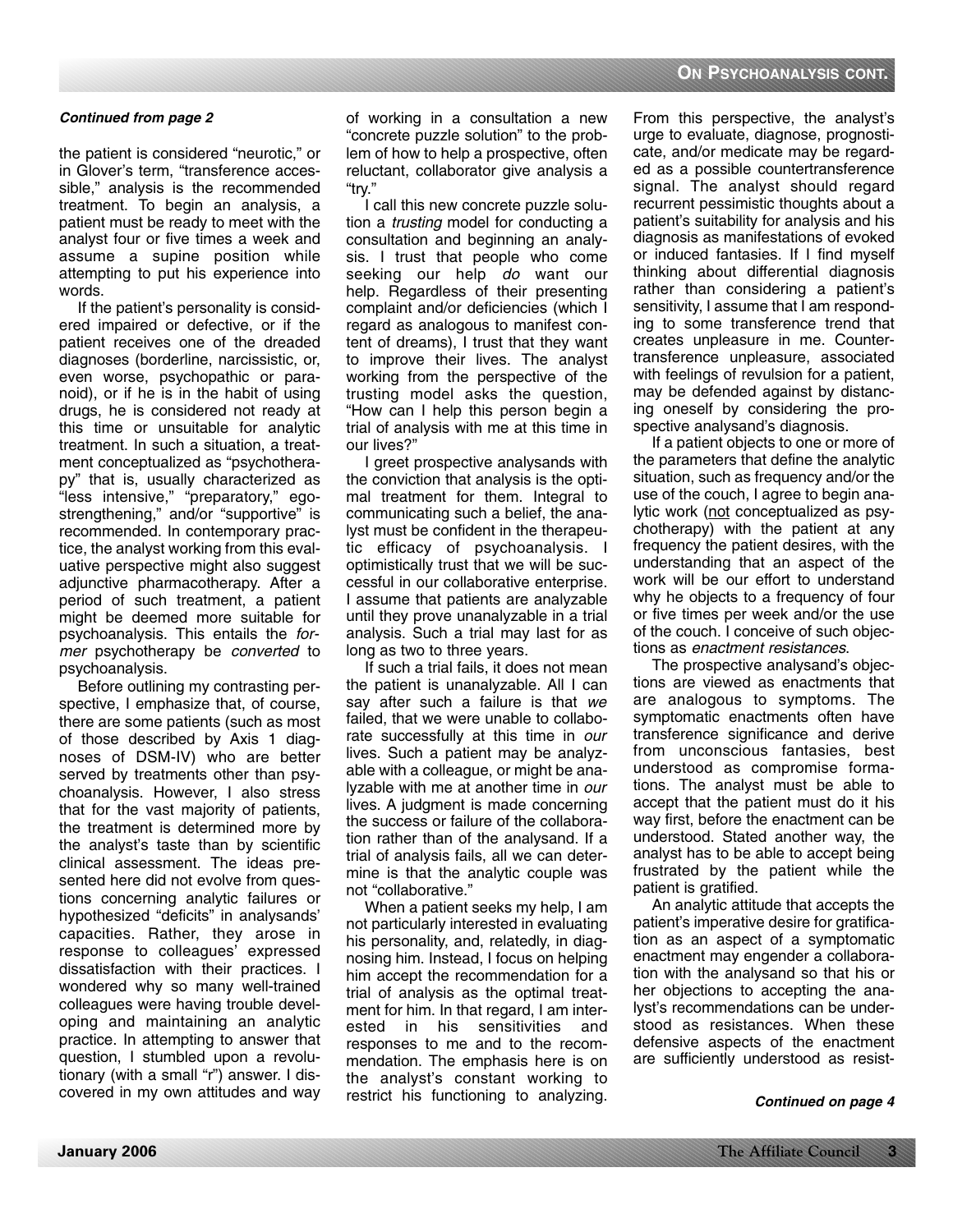ances, the anlysand (if analyzable with this particular analyst at this time in their lives) should be able to proceed with the analysis in the recommended manner.

In a sense, my approach frames the patient's reluctance as a self-defeating, masochistic enactment and, in collaboration with the patient, focuses on an aspect of the early work of understanding this expression of the neophyte analysand's character. It is not infrequent to discover that this symptomatic expression of his character reflects the expression of more pervasive masochistic conflicts.

Reluctant patients are not usually experienced as "good" patients. They often can be obstinate or defiant. They may express some disdain for the analyst's preferred vision of the way things should be and present their own treatment plan in an arrogant and entitled manner. A good deal of tolerance for this kind of abuse, played out in the consultation, is required to help such patients experience themselves as participants in an analytic collaboration.

My perspective emphasizes that, particularly in a consultation and at the beginning of an analysis, it is not primarily the parameters of the analytic situation which define a treatment as an analysis. It is the analyst's attitude toward the patient and the patient's behavior and verbal associations which fundamentally define the treatment. Features of the analytic situation, such as frequency of sessions and the use of the couch, though important, are not always absolutely essential. I qualify this statement with stating that a trial of analysis has failed if the standard parameters of the analytic situation are not established by the conclusion of the collaboration.

In summary, a trusting model consists of the following six premises:

- 1. Analysis is the optimal therapy for most patients who seek your help.
- 2. Recommend a trial of analysis to most people you meet in consultation.
- 3. Work to maintain a positive and analytic attitude toward the outcome of the trial. If you find yourself pessimistic, at an impasse, and/or experiencing the urge to diagnose, consider the possibility that you may be having a negative countertransference response.
- 4. Begin the trial in any way the patient is able. The ultimate goal of the trial is to establish a frequency of four to five times per week and to use the couch. Think of the patient's reluctance to establish such a situation and to deprive themselves of the optimal treatment as enactment resistances.
- 5. Consider the patient analyzable until he has proven unanalyzable with you at this time in your lives.
- 6. Think of impasses and/or failures as failures in collaboration rather than reflections of patients' analyzability.

If the validity and usefulness of the trusting model are accepted, revision of analytic curricula is required. Because it is impossible to assess analyzability at the beginning of treatment, courses on selection should be deleted. In their place, a trusting model should be taught. This approach has pedagogic implications for teaching beginning-phase process. In addition, a course could be offered that provides candidates an opportunity to discuss their psychotherapy practices. In this course, candidates could be helped to consider several questions: Why isn't each of your "psychotherapy" patients engaged in a trial of analysis with you? Why aren't you more optimistic about the therapeutic efficacy of psychoanalysis? Why don't you offer a trial of analysis to a wider range of patients?

In conclusion, I emphasize that the concept of "analyzability" derives from the medical psychiatric tradition out of which psychoanalysis arose. Freud, the neurologist, was interested in establishing a diagnosis and in developing a specific treatment modality for the treatment of specific disease entities. I suggest that the trusting model reflects the evolution of psychoanalysis as a discipline in its own right. From this perspective, psychoanalysis is not a subspecialty of psychiatry, psychology, or social work; its practitioners are not psychiatrists, psychologists or social workers. They are psychoanalysts. As this perspective results in a different experience of ourselves, it also creates a different view of our analysands. There are no "good" or "bad" analysands; there are relatively successful and unsuccessful trials of analysis.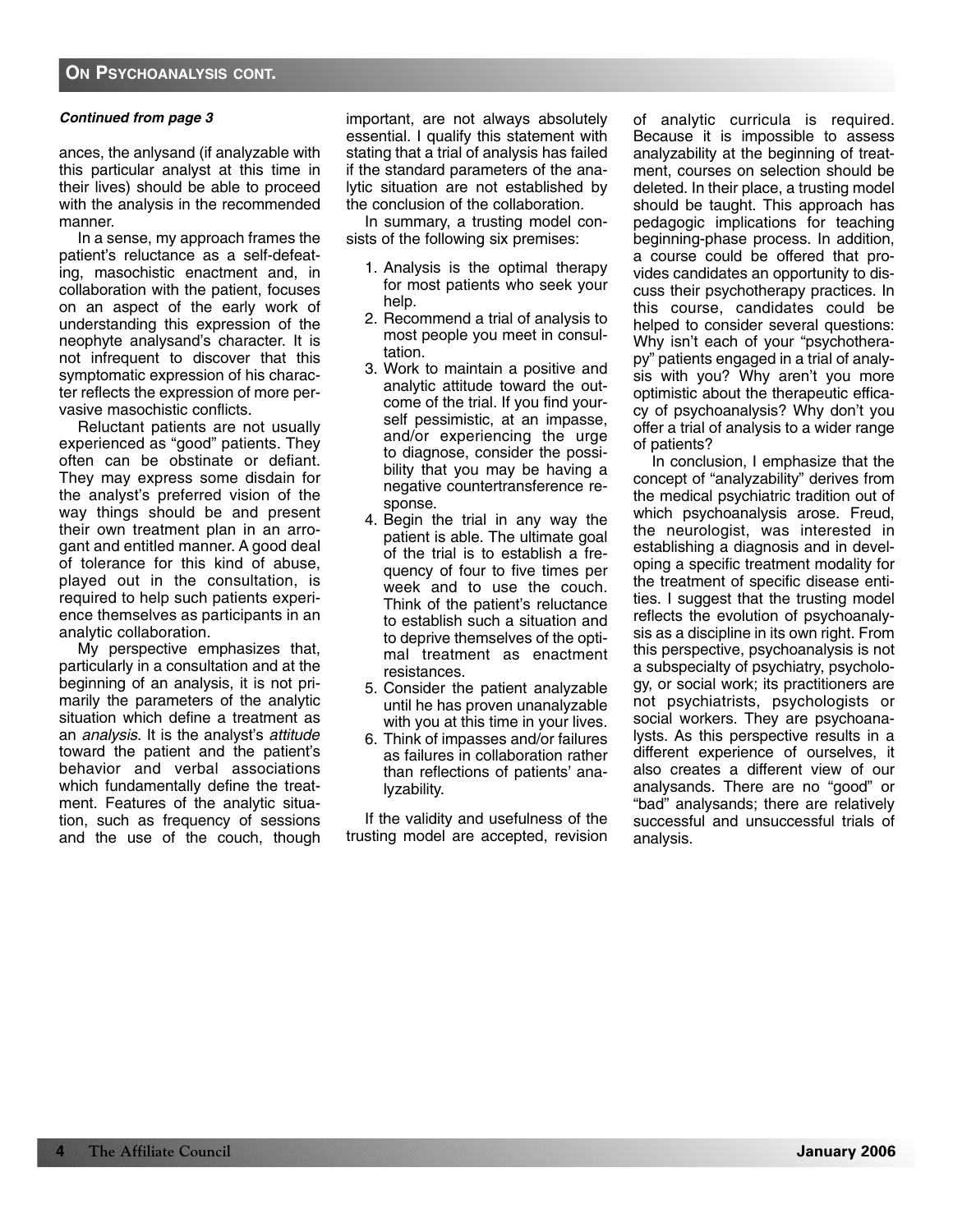# **IPSO**

# — By John Skulstad, MD IPSO Vice-President for North America

The International Psychoanalytic Studies Organization (IPSO) is an international organization open to all psychoanalytic candidates at a training institution accepted by the IPA. IPSO was established in 1971 to provide candidates an opportunity to come together to discuss issues of training, theory, and practice and to provide a social context for engagement. Candidates training in institutes of the American Psychoanalytic Association automatically become members of IPSO when they join as Affiliates. This column will report on IPSO activities and provide some general information related to the experience with training cases around the world.

IPSO has several upcoming activities planned. From January 27–29, 2006, IPSO will have a candidates-only meeting near Geneva, Switzerland. The theme for this meeting is "The Way We Were, The Way We Become" (www.swipso2006.org). From April 6–9, 2006, the European Psychoanalytical Federation conference will be held in Athens, Greece (www.epf-eu.org). The conference theme is "Psychic Transformations in the Psychoanalytic Process" and IPSO will have a program in conjunction with this meeting. From June 14–18, 2006 the APsaA will hold its annual meeting in Washington, D.C. (www.apsa.org). At this meeting, IPSO will have a discussion group in which Margot Brandi, IPSO Vice-President for South America will present a paper entitled "Magic Mirror on the Wall, Who is the Baldest One of All?" This paper will be formally discussed by candidates and recently graduated analysts from South America, Europe, and North America. The next congress of the International Psychoanalytical Association (www.ipa.org.uk) will take place in Berlin, Germany from July 25–28, 2007. IPSO will have meetings in conjunction with that congress. The IPSO program usually starts a day earlier, in this case, July 24. The IPSO program includes paper presentations, senior analyst presentations, and public supervision of candidate cases by senior analysts. These programs are almost uniformly enjoyed by all participants and usually include fun social events as well. Candidates wishing to present papers or submit cases for supervision should watch for announcements about deadlines on the affiliate email list and the IPSO website. Every two years new officers are elected for many of the IPSO executive committee positions. Interested candidates can submit their names in the nominating process as outlined on the IPSO website in the bylaws section.

Regarding training cases, both Europe and Latin America are highly diverse areas. In Europe the first training case may usually be undertaken after one year of theoretical seminars and one to two years of personal analysis. Most institutes require two control cases, seen four times a week each lasting at least two years. In Israel, Finland, and Holland three control cases are required. Some of the largest societies, including Madrid, Hungary, France, Italy, and Germany will accept one or both control cases at a frequency of three times a week. The British society only requires two cases, but both must be seen five times a week. In most institutes there is no specification of gender concerning control cases, although having analysands of both genders is generally preferred. One society, the British, has an age specification—between 21 and 45 years of age. The ease of finding training cases has been highly variable. Analysands of candidates generally pay much reduced fees. In Norway, Holland, and Germany, the health insurance or social security recognizes analysis and pays at least a portion of the costs. In the United Kingdom on the other hand, the candidates do not get paid until they are graduated.

The Latin American experience is perhaps even more variable. In countries like Argentina and Uruguay, psychoanalysis is a more routine aspect of the culture. Control cases are reportedly easier to establish in these countries, although recently that ease may have diminished as a result of the economic hardship those countries are experiencing. In Brazil, there are many psychoanalytic candidates spread through institutes of different theoretical orientations and concentrated in their largest cities. I have not heard the Brazilian candidates complain of difficulty finding control cases. In countries like Venezuela and Colombia, candidates report more difficulty. The time and financial commitment involved in analysis have been difficult for people (other than those in healthcare related fields) in these countries to take on. Generally, there is also growing competition from briefer therapeutic modalities. In many Latin America institutes, the requirement is for two control cases. Candidates are finding it progressively harder to get cases that meet four times a week. In some institutes, a reduction to a three times a week requirement has boosted candidates' optimism about being able to complete their training. Analysands of candidates also frequently pay very low fees. Much has been written there about the transferencecountertransference implications of these low fees.

This concludes a brief summary of the international candidates experience with training cases. As I conclude this column, I want to mention again that at many of the IPSO related meetings, candidates have an opportunity to submit papers for presentation and to present cases for public supervision by analysts from other parts of the world. For more information about these opportunities and other IPSO related activities please consult the website (www.ipsocandidates.org). From links on that website, candidates can also obtain access to the organization's biannual journal and sign up for discussion lists in several languages.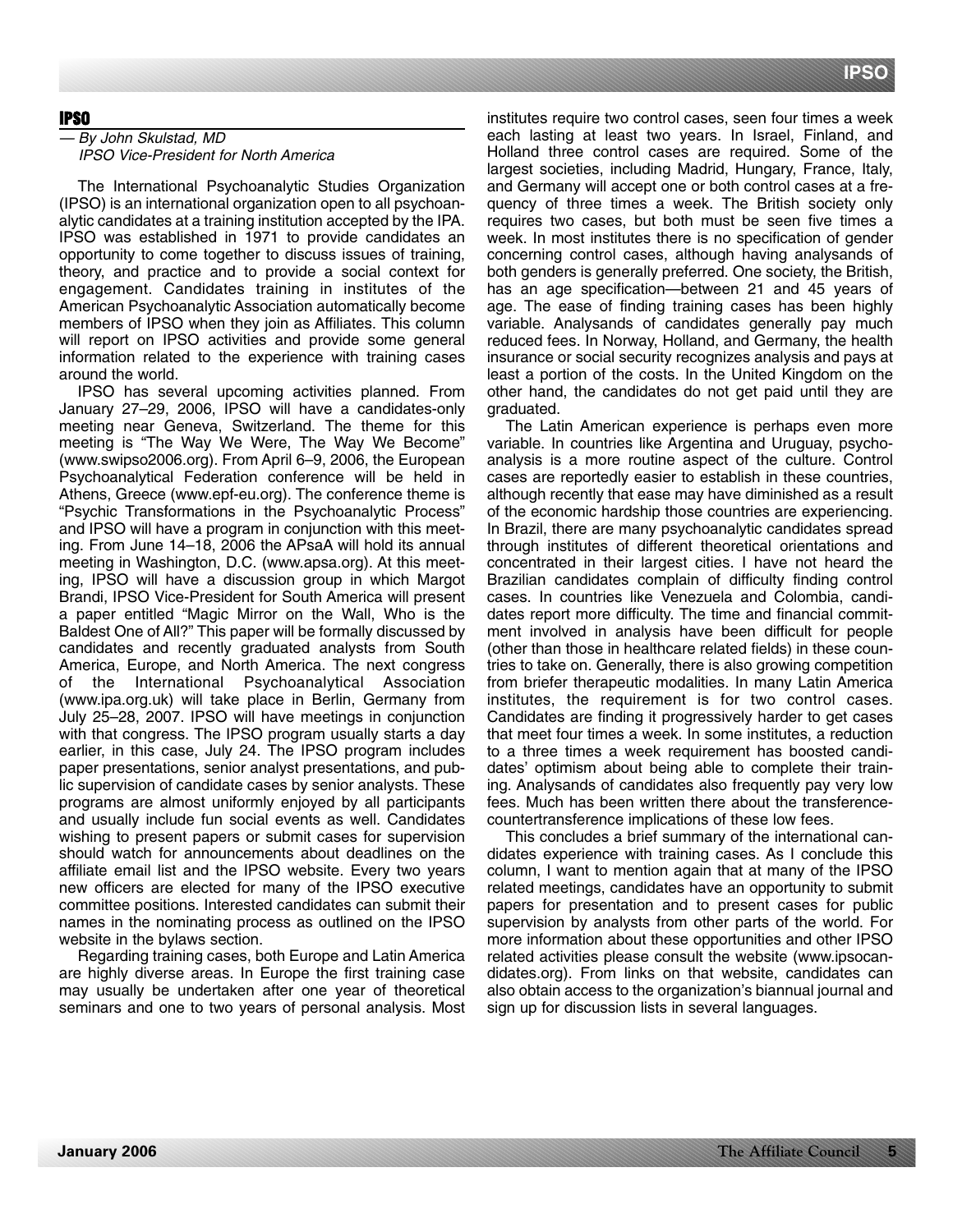# **AFFILIATE COUNCIL SCIENTIFIC PAPER PRIZE COMMITTEE**

— By Carol B. Levin, MD

This has been a wonderful year for the Affiliate Council Paper Prize competition (which is being handled completely electronically this year, thus incurring no costs except for the prize money). We had a record number of thirteen submissions from candidate writers from institutes all over the country, and the papers contained original, creative and valuable ideas. It was thus also a difficult year for our judging panel to select the winners from so many interesting papers. The first round judging panel (Anne Adelman, Carol Arland, Sol Bankier, Beverly Betz, Leslie Cummins, Barbara Drinka, Cheryl Eschbach, Susan Kattlove, Rebecca Mair, Carmen Maza, Karen Melikian, Monisha Nayar, Susan Orbach, Peggy Walsh, Howard Weiner) did a superb job of evaluating the papers, sending back detailed comments on a judging form that was included with each paper (with each paper getting two or more readers).

Then the five most favorably reviewed papers were sent on to the panel of final judges (Ephi Betan, former chair of the competition; Beverly Betz, current Program Chair of the Affiliate Council; Ellen Hellman, former Affiliate Council Program Chair; and Caroline de Pottel, a former co-winner of the prize) who each ranked the papers from most to least favorite, a daunting task. Adele Tutter of New York Psychoanalytic won the prize for her paper "Medication as Object,'' an original and important expansion of our understanding of the use of medication in psychoanalysis in the new century, and Susan Scheftel of Columbia Center for Psychoanalytic Training and Research is the semifinalist for her paper "The World of Steig,'' a delightful integration of current concepts in attachment research with the illustrations of William Steig, the popular children's book author. Julio Calderon will present the \$1,000 and \$500 prize checks to the winners at the Meeting of Members on Friday, January 20, at the upcoming Winter 2006 Meeting in New York, Adele will

present her paper the same day at 11:15 am. Howard Weiner of Michigan will be the discussant. Susan will present her paper at the same time on Friday, June 16 at APsaA's 95<sup>th</sup> Annual Meeting in Washington, D.C. These presentations have always been well attended and have stimulated lively discussions.

Steven Levy, the editor of JAPA, has invited the judges to become editorial readers for JAPA, and several have already accepted. I encourage all of you to consider submitting a paper for the 2006 cycle of the Prize. And please consider being a judge as well, for we are always in need of candidate judges. Please email me (levinc@msu.edu) if you would like to join the judging panel.

The prizes have been funded by the American Psychoanalytic Association and the American Psychoanalytic Foundation Committee. In order to receive their awards, the winning authors present their papers at a local venue, an outreach requirement of the Foundation Committee.

# **RESEARCH ASSOCIATES OF THE AMERICAN PSYCHOANALYTIC ASSOCIATION (RAAPA)**

The Research Associates of the American Psychoanalytic Association (RAAPA) provides a base for meetings and collaborative exchanges among researchers and analysts, that is also accessible to graduate students, psychiatry residents and candidates in psychoanalysis. All of us know that a research focus is increasingly becoming a priority for the membership of The American Psychoanalytic Association. In a recent survey of the membership, conducting research to demonstrate the efficacy and effectiveness of psychoanalysis and psychoanalytic psychotherapy ranked second only to education in priorities for the organization. RAAPA's goal is to contribute further to the expansion of systematic psychoanalytic research, and to add new perspectives and vitality to training at both the graduate schools and Institutes of the American and International Associations.

To this end the Research Associates program has been developed. This is a non-membership category of affiliation in the American Psychoanalytic Association which is available to research scientists, research-oriented clinicians and others with an interest in psychoanalytically-oriented research. While individuals who meet the qualifications for Affiliate and Active Membership in APsaA are not eligible to join the Associates program, they are welcome to participate in RAAPA's sessions.

RAAPA organizes programs and activities to stimulate the role of empirical research in psychoanalytic theory and treatment—including clinical and developmental research, and treatment process and outcome studies. RAAPA conducts an open forum at the winter national meetings where new and ongoing empirical research is presented and discussed.

These programs are now planned in collaboration with the Program Committee and will be part of the official program. These exciting programs are open to all registrants of the meetings. We are particularly eager for psychoanalytic candidates to attend these research meetings in order that they learn first hand about the scientific activities in psychoanalysis throughout the world. The next RAAPA meeting will be January 21, 2006.

|                                 | 10:30 to 12:30 - Sex Research and the Oedipus Complex.<br>Presenter: Richard C. Friedman |  |
|---------------------------------|------------------------------------------------------------------------------------------|--|
|                                 | Discussant: Leon Hoffman                                                                 |  |
| $2:00$ to $3:30 -$              | Change in Attachment and Reflective                                                      |  |
|                                 | Function in the Psychodynamic Treatment of                                               |  |
|                                 | Borderline Personality Disorder.                                                         |  |
|                                 | Presenter: Kenneth N. Levy                                                               |  |
| $3:30$ to $5:00-$               | Psychological Factors Associated with the                                                |  |
|                                 | Experience of Effectiveness of                                                           |  |
|                                 | Psychoanalytic Psychotherapy; A Follow-up                                                |  |
|                                 | Study from the IPTAR Program of Clinical                                                 |  |
|                                 | Research Training.                                                                       |  |
| Ad Hoc Committee for RAAPA-CAMP |                                                                                          |  |
| Chair                           | $Milma Duna$ Dung Dh D                                                                   |  |

| Chair:    | Wilma Bucci, Ph.D.     |
|-----------|------------------------|
| Co-Chair: | John Porcerelli, Ph.D. |
| Members:  | Leon Hoffman, M.D.     |
|           | Robert D. Scharf, M.D. |
|           | Philip Wong, PhD       |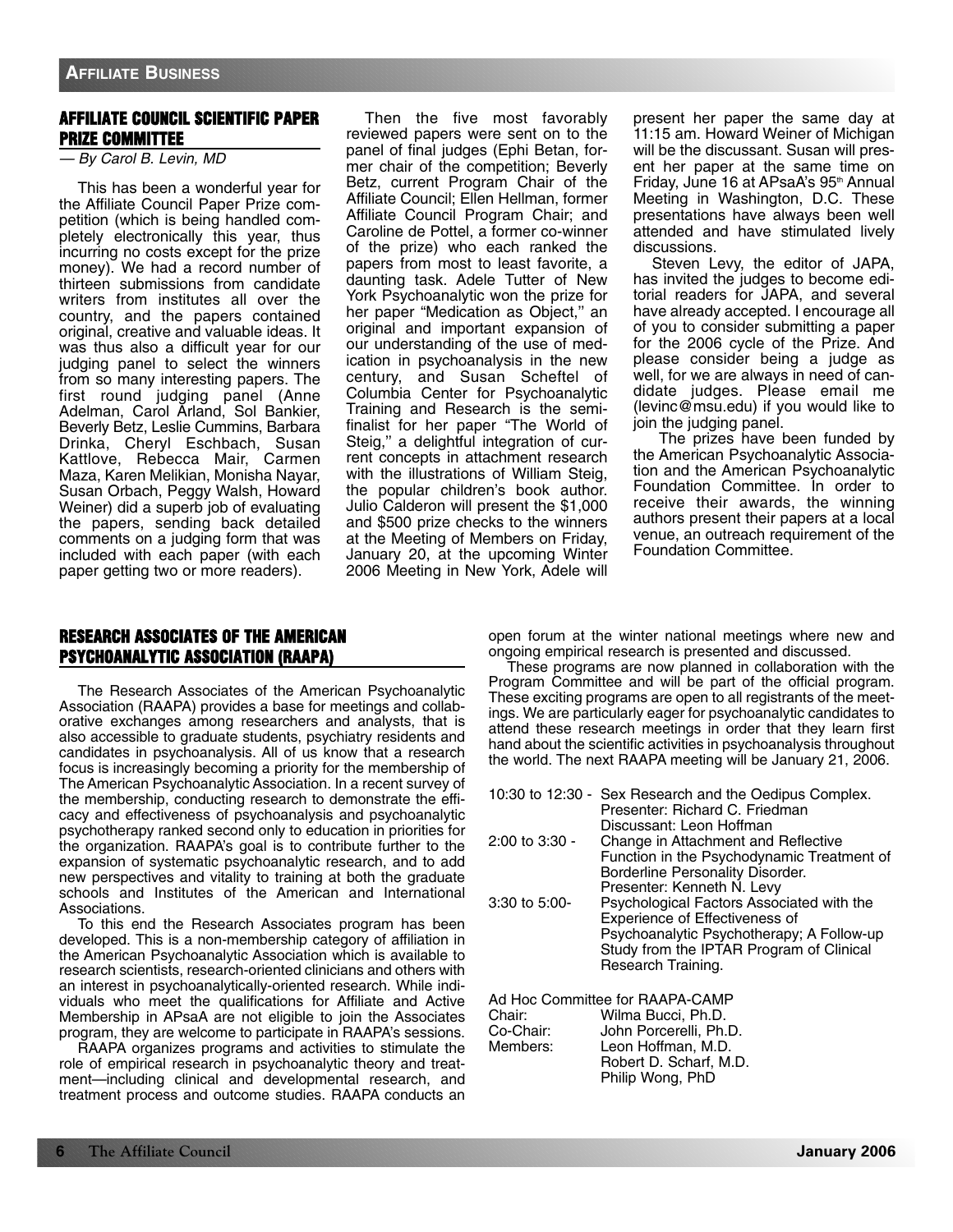# **The Affiliate Council of the American Psychoanalytic Association**

# *Announces*

# **The 2006 \$1000 Affiliate Council Scientific Paper Prize**

The Affiliate Council awards this annual prize on the basis of peer review to the Affiliate Member who submits the most outstanding scientific paper on a psychoanalytic subject. **A \$500 honorarium will be awarded to the semi-finalist.**

The winning author will present his/her paper at the Winter 2007 Meeting of the American Psychoanalytic Association; the semi-finalist will present his/her paper at the 2007 Annual Meeting in June. The winners must also arrange to present their papers at a local society meeting or community venue. The winner and semi-finalist may submit their papers for review by JAPA and, if

accepted, they will be published as the winner or semi-final paper of the Affiliate Council Paper Prize.

**Submission Guidelines:** Papers must be unpublished (but may have been presented at professional meetings) and must conform to the Preparation of Manuscript guidelines outlined by JAPA, with the exception that the length should not exceed 30 doublespaced typed pages.

*Entries must be submitted electronically no later than August 1, 2006.* Email **one Word document** containing the manuscript **with all references to the author deleted,** and email **another Word document** containing the author's name, e-mail address, address, phone number, and Institute affiliation to:

> Carol B. Levin, MD Chair, Affiliate Council Paper Prize 517.381.0496 Email: levinc@msu.edu

**Supported by grants from the American Psychoanalytic Foundation Committee and APsaA**

**January 2006**

**The Affiliate Council 7**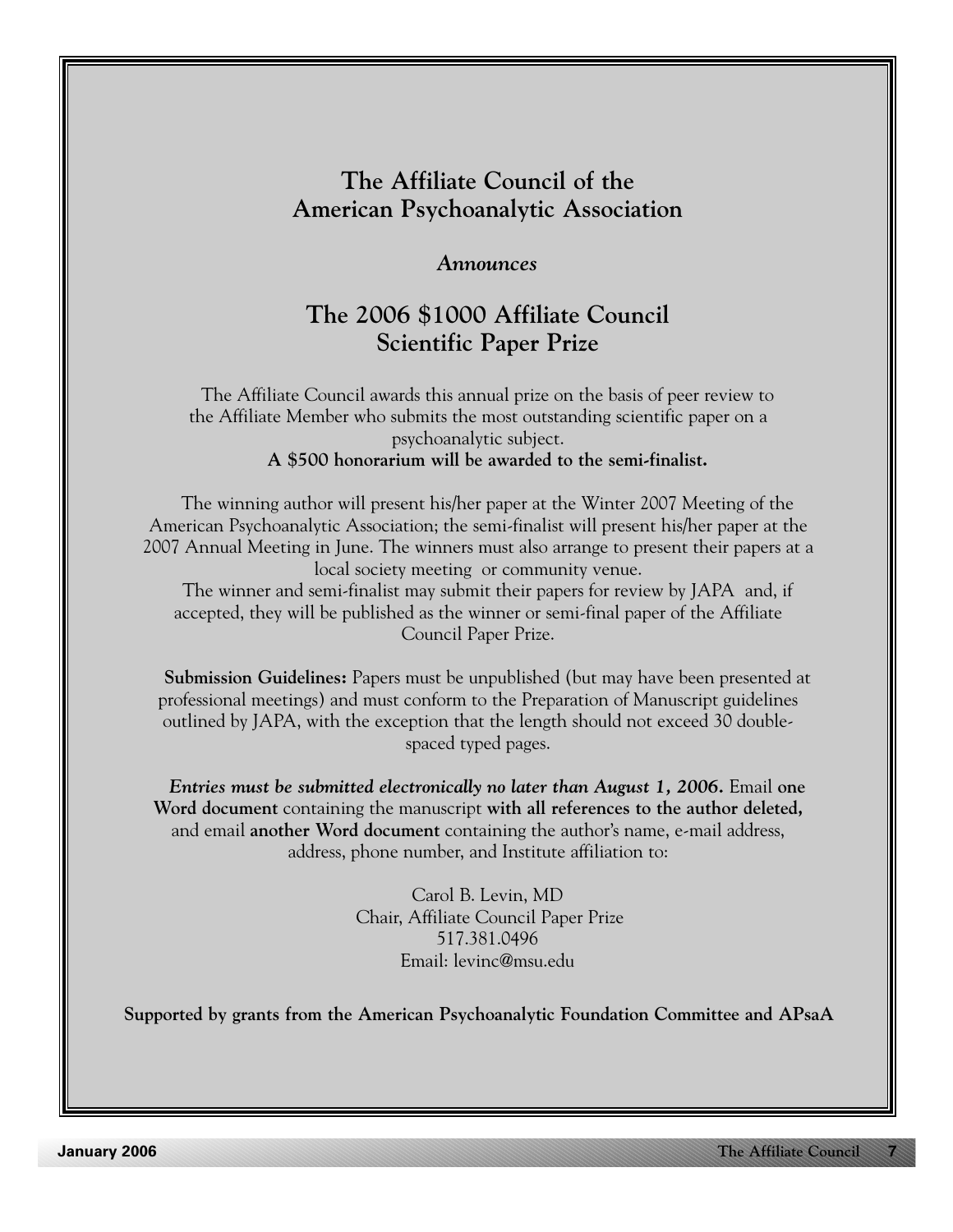# *THE CANDIDATE*

# **Volume 1** CALL FOR PAPERS FOR INAUGURAL ISSUE

# **FALL 2006**

**EDITOR-IN-CHIEF**  Hilary Rubenstein Hatch, PhD

**MANAGING EDITOR**  Rachel L. Blakeman, JD, LCSW

**WEBSITE EDITOR**  Stephen Malach, MD

Chap Attwell, MD, MPH Salomon Bankier, PhD Alan Dezen, LCSW-R, BCD Francoise Graf, PhD Jason Greenberg, PhD Elizabeth Groisser, PsyD Leslie Cummins, LCSW

Norma R. Green, MD Jason Hershberger, MD Abby Herzig, PsyD Doonam Kim, MD Carmela Perez, PhD Jennifer Schimmel, MD Tanya Weisman, MD

#### **EDITORIAL BOARD FACULTY ADVISORS ADVISORY BOARD**

Donald Moss, MD Steven Reisner, PhD Joseph Reppen, PhD Arden Rothstein, PhD

**FACULTY READERS**  Samuel Abrams, MD Jennifer Stuart, PhD

Jody M. Davies, PhD Muriel Dimen, PhD Steven J. Ellman, PhD Glen O. Gabbard, MD Steven T. Levy, MD Owen Renik, MD Henry F. Smith, MD Donnel B. Stern, PhD

# **The Candidate Perspectives from an Evolving Psychoanalytic Community**

The first volume of *The Candidate*, scheduled for online publication in the Fall of 2006, is dedicated to "Beginnings" — candidates' initiation into the psychoanalytic community with emphasis on the critical rites of passage that characterize a candidate's early experiences. We welcome submissions from candidates and graduate analysts from all psychoanalytic institutes, as well as others interested in psychoanalysis. Literature reviews, essays, research papers, personal narratives and other innovative approaches to the topic of "Beginnings" are welcomed.

Beginnings: Psychoanalytic training is characterized by rites of passage: the interview process, referral to a training analyst, approval to begin an analytic case, to name a few. How do these initial experiences affect the candidate's development into a psychoanalyst? Which rites of passage have strong educational underpinnings leading to intellectual and emotional growth? And which of the rituals hamper curiosity and stifle creativity?

Candidates' real experiences with, and fantasies about, such rites of passage color their development, not only as analysands, but also as analysts. As early as the interview process, candidates may wonder who is included in the psychoanalytic community and who is excluded? Who progresses through training and

who is left behind? What are the values reflected in that process and what is the resulting psychoanalytic community? Which aspects of the status quo do they maintain? Psychoanalytic beginnings can be open and welcoming or frightening and mysterious. Has the psychoanalytic community adequately addressed the benefits and detriments of these rites of passage, or do some longstanding rituals become relics of the past, requiring further examination?

# **SUBMISSIONS**

Submissions for the First Volume of *The Candidate* must be received via email no later than April 15th, 2006.

For submissions and inquiries, please contact: Hilary Rubenstein Hatch, PhD Editor-in-Chief HilaryRHatch@nyc.rr.com

Rachel Blakeman, JD, LCSW Managing Editor RachelBlakeman@aol.com

# **THE CANDIDATE WEBSITE**

Sign up for direct e-mail updates: www.psychoanalysis.net/IPPsa/theCandidate (watch for the website launch in January)

*The Candidate* — a new online journal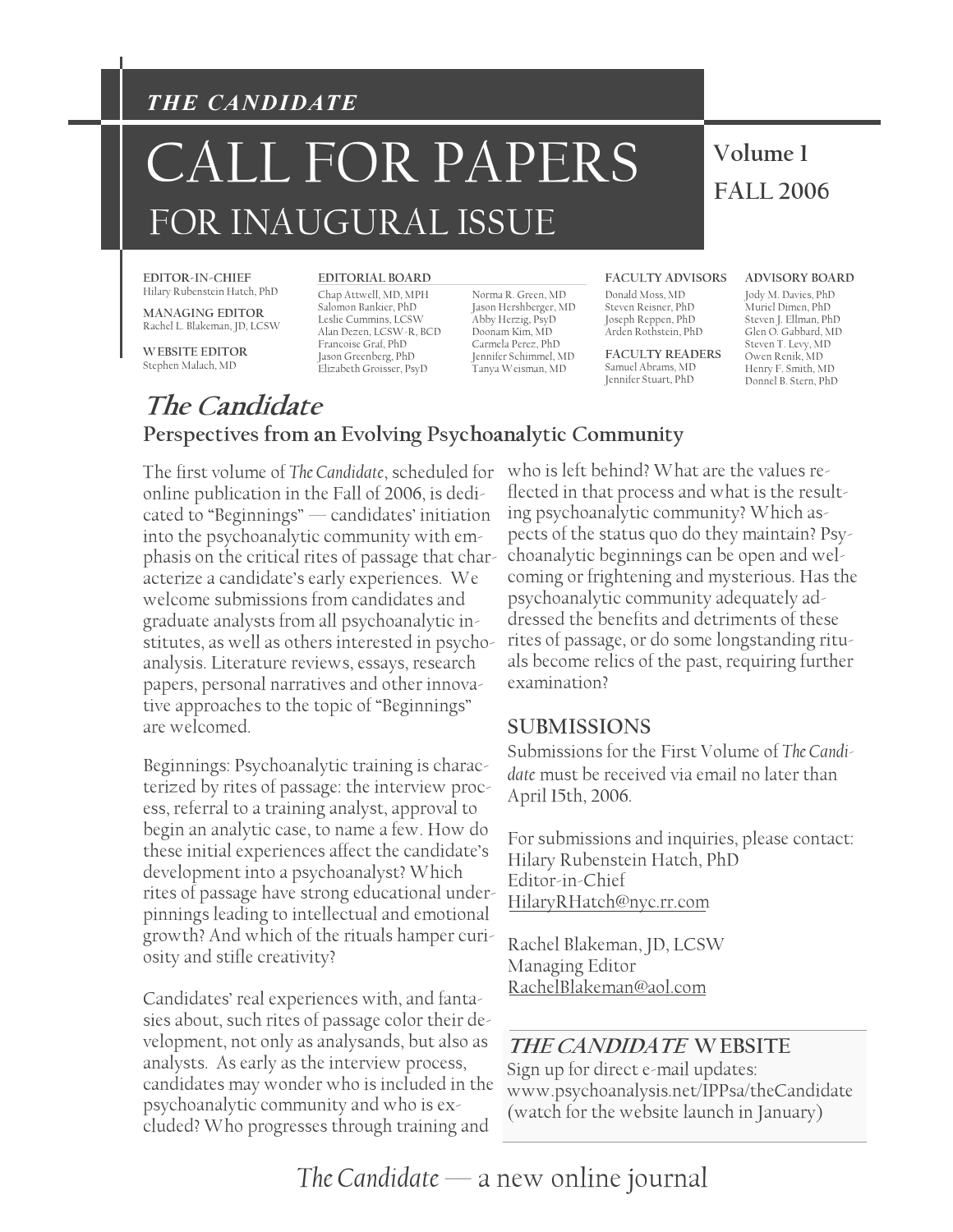# *The Candidate* at the Winter Meetings—January 2006

In recognition of the First Volume of *The Candidate*, the Affiliates' Council of the American Psychoanalytic Association will host a panel at the Winter Meeting.

# **Join us at a special panel presentation Thursday, January 19, 2006 2:00 p.m.—4:00 p.m.**

Nidus for *The Candidate's* First Volume

# **The Development of an Analytic Identity: The Impact of Early Formative Experiences and Theoretical Models in Training**

# **Panelists:**

K. Chapman Attwell, MD *NYU Psychoanalytic Institute*  Christopher F. Bonovitz, PhD *William Alanson White Institute*  Elizabeth Groisser, PsyD *NYU Psychoanalytic Institute* 

# **Discussants:**

Earle W. Baughman, MD *Washington Psychoanalytic Institute*  Elizabeth B. Fritsch, PhD *NY Freudian Society,*  Washington, DC Judy L. Kantrowitz, MD *Boston Psychoanalytic Society and Institute* 

All are welcome to attend the panel and encouraged to participate in the discussion.

# **MISSION STATEMENT**

*The Candidate* seeks to engage candidates in the written dialogue amongst psychoanalysts early in their development as analysts. The journal welcomes submissions from candidates in training at any psychoanalytic institute, regardless of affiliation or theoretical orientation. Our goal is to enrich candidates' current training by representing the diversity of theoretical perspectives in the field.

 In addition to candidate submissions, *The Candidate* welcomes non-candidate submissions that address issues of particular interest to candidates, such as training issues

and education. The journal will accommodate a variety of written formats: research and clinical papers, interviews of clinicians, reviews of articles, books and films. *The Candidate* seeks both to give voice to the newest generation of psychoanalysts and to cultivate an expanded, intelligent dialogue in an evolving psychoanalytic community.

 Content of *The Candidate* will be edited and determined by candidates from the NYU Psychoanalytic Institute and rotating guest editors from other psychoanalytic institutes.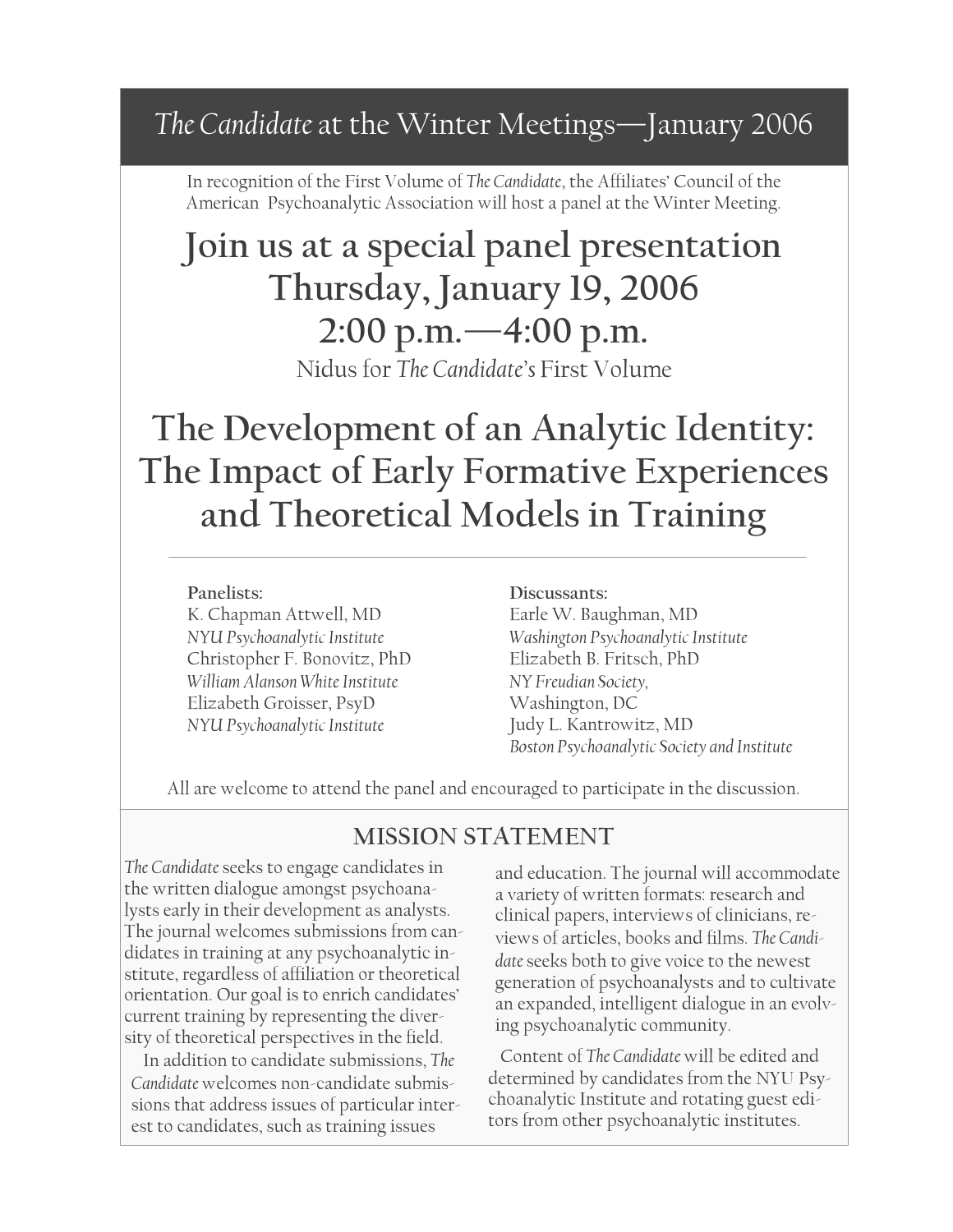# **PROGRAMS FOR CANDIDATES IN NEW YORK**

# — By Beverly Betz, MSW, Chair of the Scientific Program Committee

The excitement of New York City has infused two programs planned to address the interests and concerns of candidates. The Affiliates Forum is entitled "The Development of an Analytic Identity: the Impact of Early Formative Experiences and Theoretical Models in Training." We have organized a panel of both candidates and graduate analysts from diverse theoretical backgrounds to consider how early experiences, including the processes of application and interviewing, and the theoretical grounding of an institute, contributes to the candidate experience. Three candidates, Chap Attwell, MD, Chris Bonovitz, PhD, and Elizabeth Groisser, PsyD, writing papers for the new online journal The Candidate, have generously agreed to present a synthesis of their thinking from which a discussion will be launched. We are very fortunate to have graduate analysts Elizabeth Fritsch, PhD, Judy Kantrowitz, PhD, and Earle Baughman, MD, participating in what promises to be a lively exchange of ideas. The Affiliates' Forum takes place on Thursday, January 19 from 2:00 to 4:30 p.m.

The Candidate-to-Candidate Discussion Group will feature a most intriguing paper by Jessica Brown,

MD, entitled "Technique and the Act of Prescribing Medication in the Opening Phase of Analysis." This timely paper addresses the dilemma of clinical decisions made in the context of an early analysis, including managing emerging transferences, countertransferences, and the inevitability of enactments. This creative paper promises to stimulate a discussion of the many dilemmas faced by candidates as they negotiate both arenas of training (and evaluations) and the clinical practice of psychoanalysis. This discussion group takes place immediately after the Forum on January 19 from 4:45 to 7:15 p.m.

# **INSTITUTE NEWS**

# **BALTIMORE WASHINGTON**

— By Beverly Betz, MSW

The Baltimore Washington Institute welcomed two new classes this year: a first-year class of four and a pre-matriculation class of four. In order to address the issue of acquisition of control cases more effectively, the Institute's Community and Referral Service Committee reviewed the workings of its two clinics, in Baltimore and in Washington, in order to standardize and simplify the referral process. Because our Center encompasses two major cities and surrounding counties, two clinic directors, Drs. Noreen Honeycutt and Arthur Stein, coordinate and oversee referrals. After the patient's initial phone call to the Center, the clinic director returns the call and conducts a screening interview to determine whether psychoanalysis may be indicated. If so, an evaluation of 2–3 sessions is arranged, at a pre-established fee paid to the Institute. It is performed, in most cases, by a candidate who may take the analytic case, and who then distributes a written evaluation to the Clinic Committee (there are two Committees, one in each city) prior to the Committee's meeting. As each Committee is comprised of training analysts, graduate analysts, and candidates, the meeting to discuss the potential patient's analyzability is a rich educational experience for all involved. Finally, the patient becomes a control case for the candidate if (a) the Committee concurs, or if (b) the Committee does not concur or is ambivalent, but the candidate has discussed the case with a supervisor who agrees the patient is appropriate for a control case. Since the adoption of these procedures, and with an increase in outreach efforts by all members of the Center, the number of referrals has significantly increased.

One such outreach effort which combines the efforts of four institutes is the Joint Institutes Candidates Committee Symposium, recently held on October 30. The focus of the meeting is the presentation of a case by a candidate from one of the Institutes, a responsibility/ opportunity that is rotated each year. Discussants from the four institutes, the Baltimore Washington, the Washington, the New York Freudian, and the Institute for Contemporary Psychotherapy and Psychoanalysis, then discuss any aspect of the case which interests them. The atmosphere is collegial and ripe with ideas from diverse schools of psychoanalytic thought. In fact, as a result of the increased dialogue among analytic communities, one control case from the Baltimore clinic was referred to a candidate from another institute because no one from Baltimore Washington was able to accept the case at that time.

# **DENVER**

#### — By John Skulstad, MD

The experience of candidates at the Denver institute regarding training cases has been highly variable. Some candidates have had no trouble getting cases and others have had a great deal of difficulty. Child analytic patients are harder to recruit than adult patients. Some candidates have had cases quit prematurely. This has been associated with embarrassment and a sense of comparing poorly with peers whose cases are ongoing. All candidates are required to take at least one case, usually at a much reduced fee, from the institute "clinic." Here again, candidate experience has been variable. Some candidates are very happy with their "clinic case" experience, clinically, educationally, and financially; others are not. In general, the low fee of these cases is a frustration. The amount of time involved in training as well as the low fees of many training cases leads frequently to concerns regarding income.

# **FLORIDA**

# — By Gail Eisenberg, MD

Six candidates have graduated from the Florida Psychoanalytic Institute after

#### **Continued on page 11**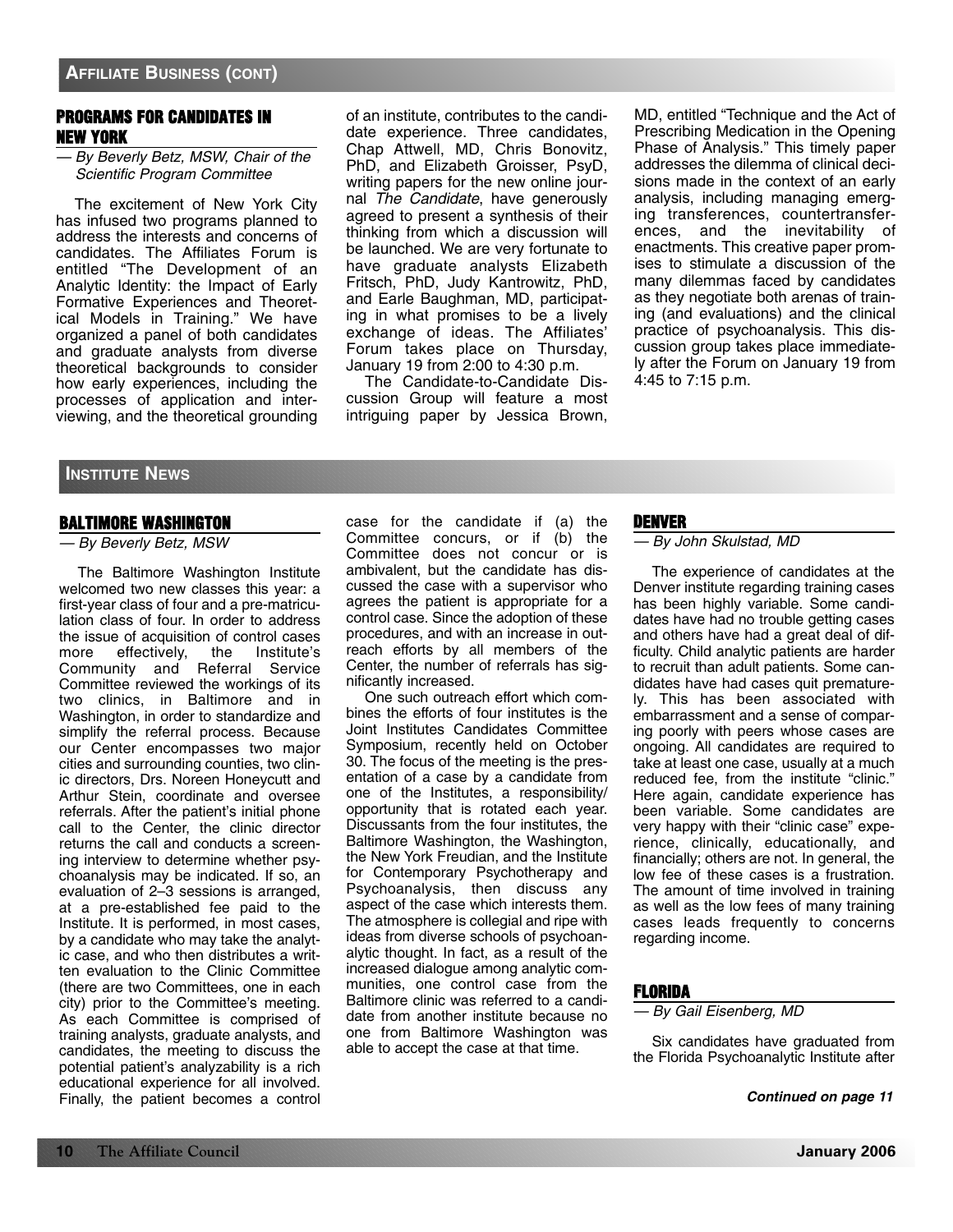much hard work, dedication and enthusiasm. Carol Levy, MN, MPH graduated in June of 2004. Julio Calderon, MD, Teresa Carreno, MD, Eileen Piasecki, RN, MSW, Stuart Rostant, MD, and Sheppard Speer, LCSW graduated in June of 2005. Carol Levy and Eileen Piasecki commuted from Atlanta for their training. Congratulations on your accomplishments! A party is planned to celebrate their graduation after being postponed due to Hurricane Wilma. Now it is time for an increased effort at recruitment of candidates to fill the void.

The Psychoanalyzing the Movies program, the scientific meetings and the Psychodynamic Psychotherapy course continue to thrive. Hopefully, these programs are having an impact on psychoanalytic thinking and practice in the community. Henry Smith, MD gave a wonderful talk on "Analyzing Action: Seeing What's Hidden in Plain Sight." Regina Pally, MD spoke on "Interaction of Genes and the Environment: Implications for Treatment," stimulating thoughts about the interaction between neuroscience research and psychoanalytic treatment.

One of our recent graduates, Stuart Rostant, MD, generously donated his time by traveling to Houston to give medical and psychiatric care to hurricane victims of Katrina. Little did we know that soon after hurricane Katrina, hurricane Wilma would affect South Florida. Power outages for up to three weeks affected three counties. Life became inconvenient for many, but returned to normal before too long.

Regarding the topic of psychoanalytic training cases, candidates have obtained cases via different routes. Cases have been successfully converted from psychotherapy to analysis from the candidates' own practices. This seems to be the most usual route for obtaining control cases. Referrals have been made to candidates from Institute faculty members. There is a program at our Institute that offers six months of free psychotherapy to psychiatric residents. At times, the residents have been interested in continuing in psychoanalysis. When candidates are willing to be more flexible with their fees, particularly being open to significantly reduced fees, it has been easier to obtain control cases. Often candidates have obtained first and second control cases and then have had

to wait for a third. One can always postulate what psychodynamic factors might play a role in obtaining control cases.

The most challenging problem for our Institute seems to be the recruitment of candidates. Hopefully, those individuals exposed to psychoanalytic thinking through psychodynamic psychotherapy courses, scientific meetings, residency and graduate school training programs and their own personal experiences with psychoanalysis or analytic therapy will appreciate the unique opportunity offered by psychoanalytic training programs.

# **KANSAS CITY**

— By Michael Lubbers, MD

Three significant matters regarding training cases have shifted over the last several years. First, there is greater acceptance of "widening scope" cases as training cases. Indeed, there is general recognition among faculty and candidates that the applicability of psychoanalysis to a more diverse population is a healthy development for candidate progression and the viability of the Institute within the communities we serve. As many candidates are gathering training cases from our own practices, this flexibility allows us to consider patients beyond the classic control case of decades past. The idea of "growing" our own analytic cases is important for candidates as well as graduated analysts. Many of us are finding that patients typically begin once a week, and the analytic couple discover over time that analysis is the treatment of choice. If an analytic frame was established at the beginning, frequency may fairly easily increase as the work intensifies.

The second matter affecting training cases, and directly related to the "growing" idea, has been our Education Committee's informal understanding that candidates may "start the clock" on cases beginning three times a week with the recognition that the case must be at the four or five times per week frequency for at least one of the two years as a training case. Certainly there is a risk that the patient may never choose to add the fourth session. However, most of us have found this added flexibility helpful, given that patients are often more receptive to gradually increasing sessions, say from two to three than a jump from two to four.

The third shift affecting progression, and perhaps the most significant in terms of graduation, was the decision by the Education Committee in November of 2005 to discontinue the requirement of a terminated case. Data from the Affiliate Council's straw pole at the January 2005 New York meeting that most represented Institutes no longer require a terminated case was compelling to our faculty. As well, there was wide agreement that countertransferences around keeping a person in analysis through some mythical classical termination has been problematic. There was also the practical reason that in terms of recruiting new candidates, we are better off giving them a clearer idea of how long analytic training lasts. Our new policy is that candidates must have three cases into the mid-phase for a minimum of two years, with one case continuing through termination before or after graduation. The graduated analyst is expected to continue in consultation to help with the termination process. The immediate effect of this policy change is that at least three candidates became eligible for graduation during the 2005–06 academic year. (The author of this report is one of the happy beneficiaries.)

A final note: At our yearly Institute retreat held November 2005, there was much discussion about our relationship with BOPS. There was agreement that our Institute supports "Local Rule" and that, although important, the certification process as it is currently constructed has serious flaws. A mini-retreat is planned for the Spring on the supervision process with all faculty and candidates invited. There are also procedures being developed for mentoring recent graduates through whatever version of certification and training analyst selection unfolds in the future. If your Institute does not have a yearly retreat, consider starting the tradition.

# **MICHIGAN**

# — By Susan Flinders, PhD

Michigan is slowly falling toward winter as the last golden-turned-brown leaves have been blown by Jack Frost to blanket the sleeping blades of grass, dreaming already of next Spring's fresh green lawns. All the while, our Institute has experienced a vibrant awakening of

# **Continued on page 12**